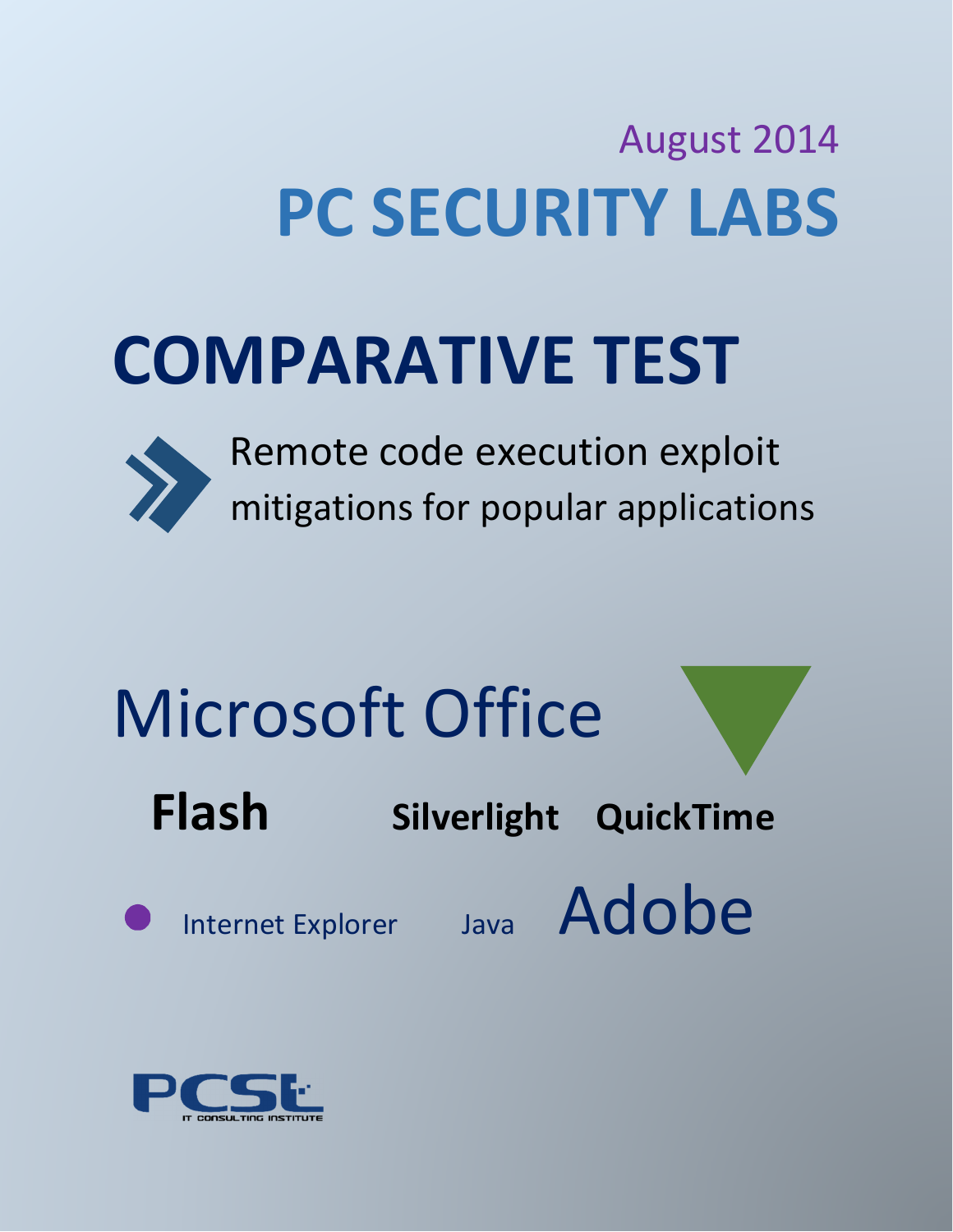

### Content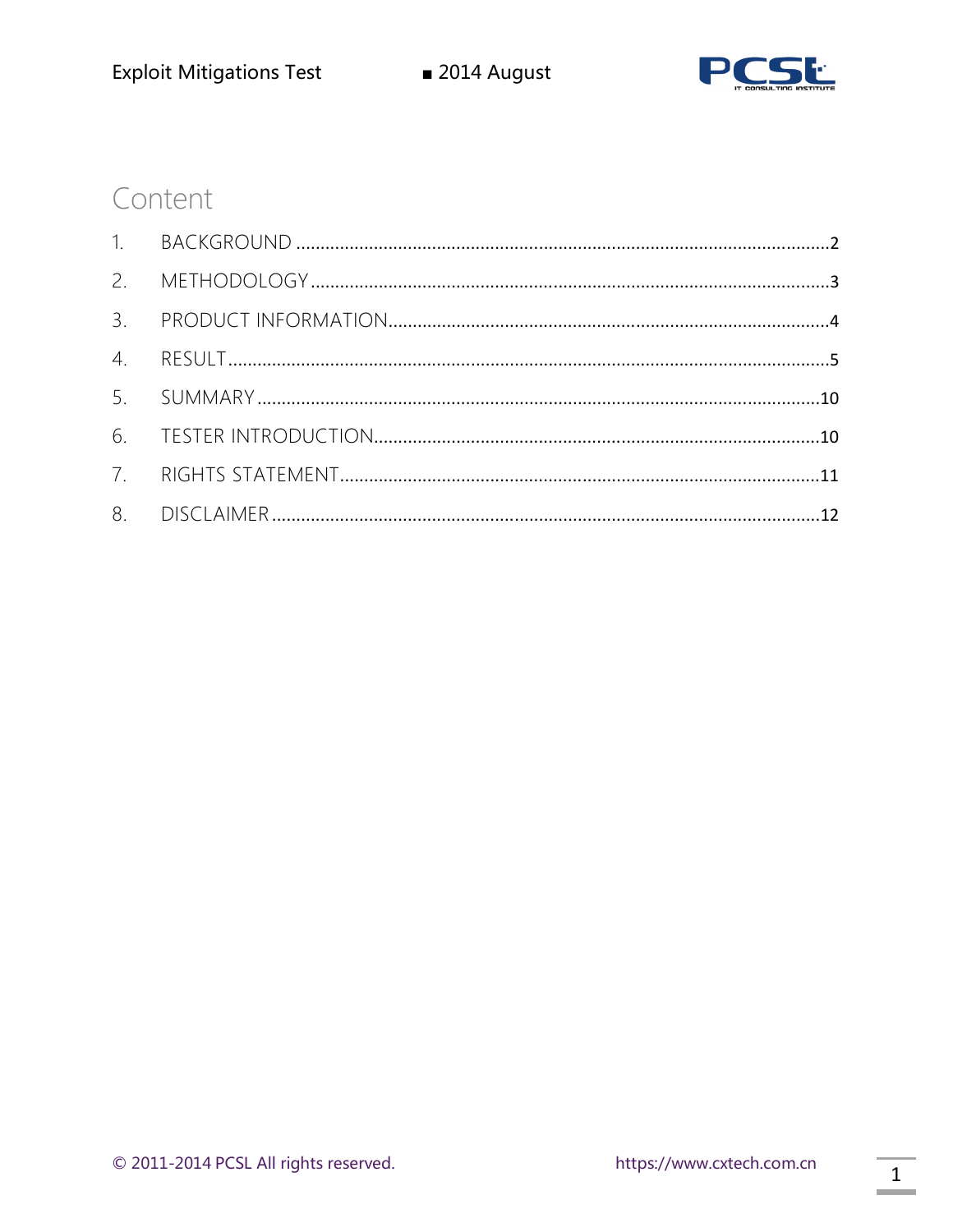

### 1. BACKGROUND

Exploit Kits and targeted attacks on home users and companies nowadays focus on exploiting popular applications such as browsers, browser add-ons such as Flash and Silverlight, Java, Acrobat Reader, Microsoft Office Word, Excel, PowerPoint, media players, etc. The objective is to remotely execute code, transparently to the user and without relying on user interaction, in order to infect the machine with undetected malware. This comparative study looks at the effectiveness of different proactive exploit mitigation technologies included in popular security vendors and specialized anti-exploit tools.

There are several methods to block malware infection via utilizing vulnerability exploits, one is to get the freshest patches and the other way is to install security products that include some form of exploit mitigation technologies. In order to test the exploit blocking capabilities, we used a Windows XP SP3 installation with IE8 and popular applications that are vulnerable to a number of exploits. Even though the test was performed under Windows XP SP3 it is worth noting that these tested applications may still be vulnerable to exploitation under more modern Operating Systems such as Windows 7 and Windows 8. In fact most of the exploits tested correspond to recent vulnerabilities from the last two (2) years.

This test is for reviewing exploit blocking capabilities only, and the result does not stand for the overall protection level for tested products.

This test was commissioned by Malwarebytes Corp. to test the exploit blocking capabilities of different products against relevant vulnerabilities (i.e. vulnerable applications which are targeted typically by Exploit Kits and targeted attacks). PCSL made the sole research and methodology decision of which CVEs to test and how to test. No exploit code samples were provided by Malwarebytes.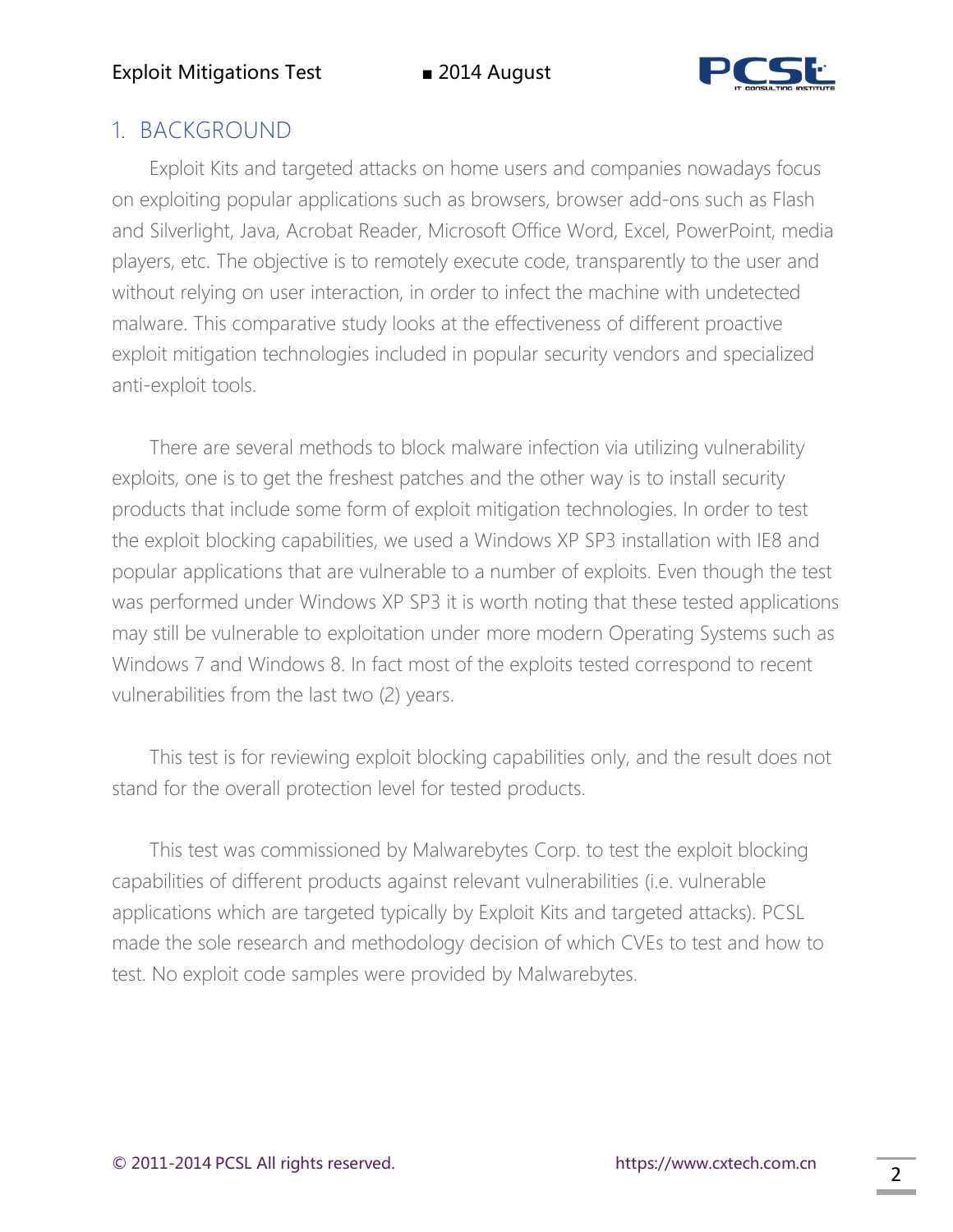

### 2. METHODOLOGY

- $\uparrow$  Most of the exploits are setup on Metasploit and some come from private sources.
- Exploits chosen are relevant in both prevalence as found in Exploit Kits in-thewild and recent (less than two years old).
- Each exploit will be tested with different payload configurations. Payloads range from execute, download and execute, reverse shells, and other options found in Metasploit.
- $\ddot{\bullet}$  We will shut down the on access file detection if the product detects the poc by signature so that the exploit can be launched to test the exploit detection capabilities. As exploits and payloads can be easily modified to bypass signature detection<sup>1</sup> this is a valid methodology to test for exploit blocking capabilities.
- $\downarrow$  If there is a detection by the product and no payload is executed then this will be counted as successful block. If the security product use some methods to shut down the backdoor connection after the payload is executed, we also count it as a successful block.
- $\triangleq$  All the tests are executed on Windows XP SP3 Operating System in English, without any other additional patches.
- $\triangleq$  All the tested security products are download from their official websites.

 $\overline{a}$ 

<sup>&</sup>lt;sup>1</sup> http://community.rapid7.com/community/metasploit/blog/2014/01/05/a-cat-and-mouse-game-betweenexploits-and-antivirus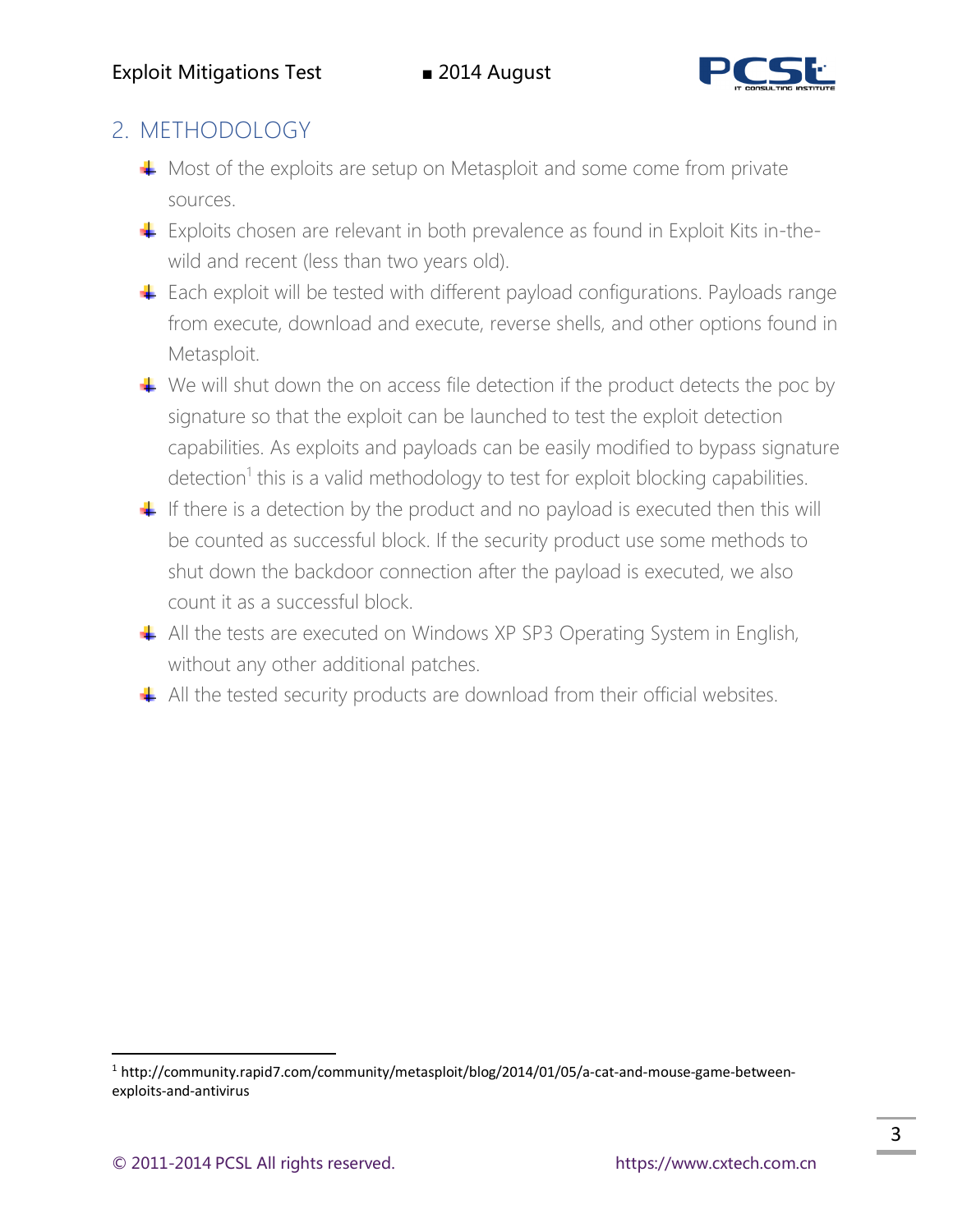

### 3. PRODUCT INFORMATION

| Software                                            | Vendor             | Version        |
|-----------------------------------------------------|--------------------|----------------|
| avast! Internet Security                            | AVAST              | 2014.9.0.2021  |
| AVG Internet Security                               | AVG                | 14.0.0.4744    |
| <b>Bitdefender Internet Security</b>                | Bitdefender        | 17.28.0.1191   |
| Enhanced Mitigation Experience Toolkit <sup>2</sup> | Microsoft          | 4.1.5228.513   |
| <b>ESET Smart Security</b>                          | <b>ESET</b>        | 7.0.317.4      |
| HitmanPro.Alert3 CTP23                              | SurfRight          | 3.0.12.73      |
| Kaspersky Internet Security                         | Kaspersky Lab      | 14.0.0.4651(q) |
| Malwarebytes Anti-Exploit Premium <sup>4</sup>      | Malwarebytes       | 1.04.1.1006    |
| McAfee Internet Security                            | McAfee             | 12.8.958       |
| Norton Internet Security                            | Symantec           | 21.4.0.13      |
| Panda Internet Security                             | Panda              | 19.01.01       |
| Trend Micro Titanium Maximum Security               | <b>Trend Micro</b> | 7.0.1255       |

UPDATE: SurfRight has contacted us and requested it be clarified that the version of HitmanPro.Alert3 CTP2 which was tested is a pre-release version. As there are still updates to be made to the software before it is deemed as final this may have had a bearing on its test performance. The decision to include this software was based upon our intent to independently verify the ability of Malwarebytes Anti-Exploit against products which make claims of providing exploit blocking capabilities.

 $\overline{a}$ 

 $2$  EMET 4.1 Technical Preview was used as EMET 5.0 does not support Windows XP.

<sup>&</sup>lt;sup>3</sup> The latest available HitmanPro.Alert3 Community Technology Preview 2 was used.

<sup>&</sup>lt;sup>4</sup> The latest available Malwarebytes Anti-Exploit beta was used.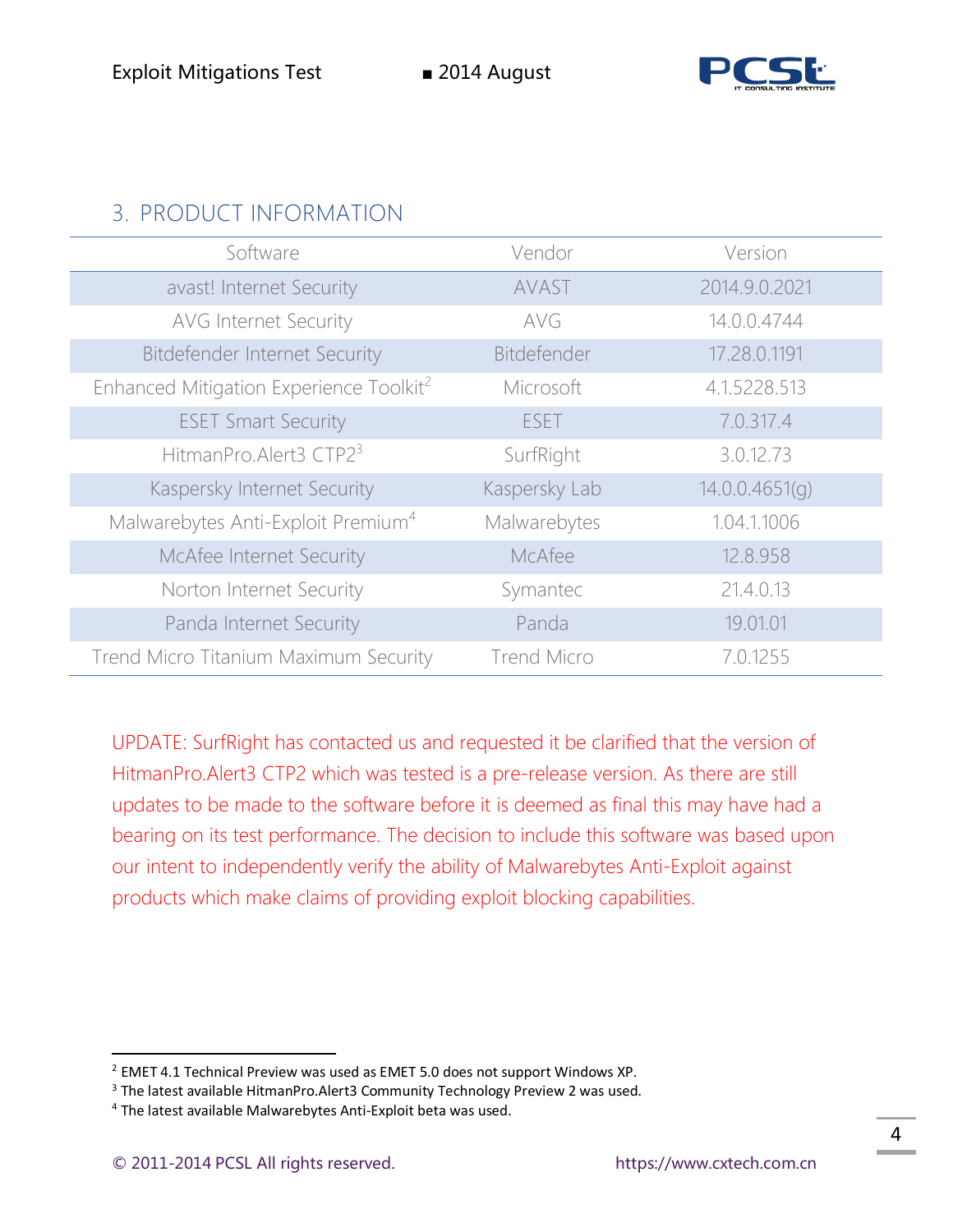

### 4. RESULT

We consider products which are only able to block less than 60% of the tested exploits as failed in terms of exploit blocking claims. Products which are able to block between 61% and 80% are considered as insufficient. Finally products which are able to block over 80% of the tests exploits are considered pass.



The following table details the results per product and per exploit and payload option.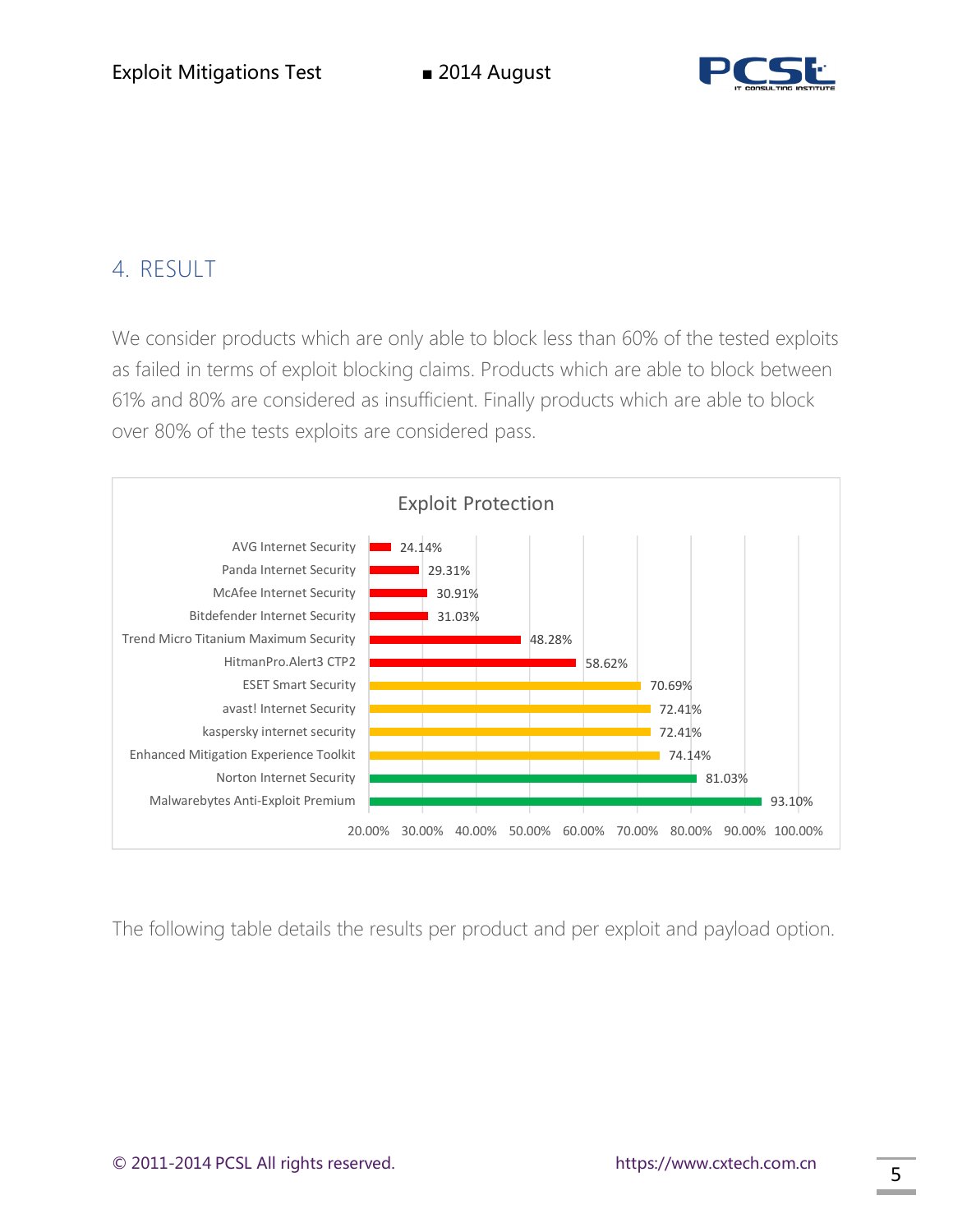

| Exploits      | Payload   | Malwarebytes | Symantec | Bitdefender | Kaspersky | Panda  | <b>ESET</b> |
|---------------|-----------|--------------|----------|-------------|-----------|--------|-------------|
| CVE-2012-0663 | payload-a | pass         | failed   | failed      | failed    | failed | failed      |
|               | payload-b | pass         | failed   | failed      | pass      | failed | failed      |
|               | payload-c | pass         | pass     | failed      | failed    | failed | pass        |
| CVE-2013-1017 | payload-a | pass         | pass     | pass        | pass      | failed | failed      |
|               | payload-b | pass         | pass     | pass        | pass      | failed | failed      |
|               | payload-c | pass         | pass     | pass        | pass      | pass   | failed      |
| CVE-2012-0158 | payload-a | pass         | failed   | failed      | failed    | failed | failed      |
|               | payload-b | pass         | failed   | failed      | pass      | failed | failed      |
|               | payload-c | pass         | pass     | failed      | failed    | failed | pass        |
| CVE-2012-1856 | payload-a | pass         | failed   | pass        | failed    | failed | failed      |
| CVE-2013-3897 | payload-a | pass         | failed   | failed      | failed    | failed | failed      |
|               | payload-b | pass         | failed   | failed      | pass      | failed | failed      |
|               | payload-c | pass         | pass     | pass        | pass      | pass   | pass        |
| CVE-2013-3163 | payload-a | pass         | pass     | failed      | failed    | failed | failed      |
|               | payload-b | pass         | pass     | failed      | failed    | pass   | pass        |
| CVE-2013-1347 | payload-a | pass         | pass     | failed      | failed    | failed | failed      |
|               | payload-b | pass         | pass     | pass        | pass      | failed | pass        |
|               | payload-c | pass         | pass     | pass        | failed    | pass   | pass        |
| CVE-2012-4969 | payload-a | pass         | failed   | failed      | failed    | failed | failed      |
|               | payload-b | pass         | pass     | pass        | pass      | failed | pass        |
|               | payload-c | pass         | pass     | pass        | pass      | pass   | pass        |
| CVE-2012-4792 | payload-a | pass         | failed   | pass        | failed    | failed | failed      |
|               | payload-b | pass         | pass     | failed      | failed    | failed | failed      |
|               | payload-c | pass         | pass     | failed      | pass      | pass   | pass        |
| CVE-2013-3346 | payload-a | pass         | failed   | pass        | pass      | failed | failed      |
|               | payload-b | pass         | failed   | failed      | pass      | failed | failed      |
|               | payload-c | pass         | pass     | failed      | pass      | pass   | pass        |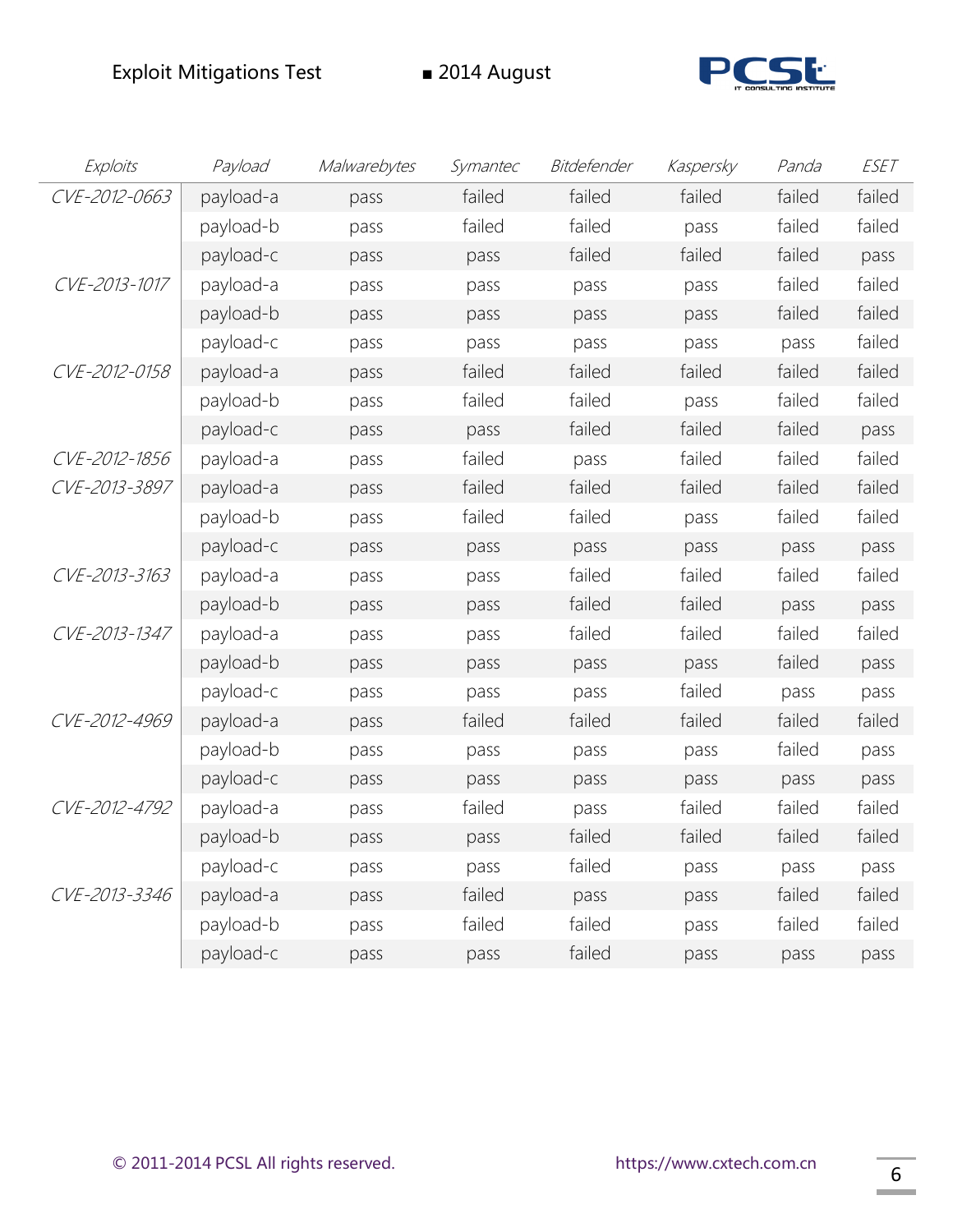

| Exploits      | Payload   | Malwarebytes | Symantec | Bitdefender | Kaspersky | Panda  | ESET |
|---------------|-----------|--------------|----------|-------------|-----------|--------|------|
| CVE-2011-2110 | payload-a | pass         | pass     | failed      | pass      | failed | pass |
|               | payload-b | pass         | pass     | failed      | pass      | failed | pass |
|               | payload-c | pass         | pass     | failed      | pass      | pass   | pass |
| CVE-2012-1535 | payload-a | pass         | pass     | pass        | pass      | pass   | pass |
|               | payload-b | pass         | pass     | pass        | pass      | failed | pass |
|               | payload-c | pass         | pass     | pass        | pass      | failed | pass |
| CVE-2013-0634 | payload-a | pass         | pass     | failed      | pass      | failed | pass |
|               | payload-b | pass         | pass     | failed      | pass      | failed | pass |
|               | payload-c | pass         | pass     | failed      | pass      | pass   | pass |
| CVE-2014-0497 | payload-a | pass         | pass     | pass        | pass      | failed | pass |
|               | payload-b | pass         | pass     | pass        | failed    | pass   | pass |
| CVE-2014-0515 | payload-a | pass         | pass     | pass        | pass      | failed | pass |
|               | payload-b | pass         | pass     | pass        | failed    | failed | pass |
| CVE-2012-0507 | payload-a | pass         | pass     | failed      | pass      | failed | pass |
|               | payload-b | pass         | pass     | failed      | pass      | failed | pass |
|               | payload-c | pass         | pass     | failed      | pass      | pass   | pass |
| CVE-2013-1488 | payload-a | failed       | pass     | failed      | pass      | failed | pass |
|               | payload-b | failed       | pass     | failed      | pass      | failed | pass |
|               | payload-c | pass         | pass     | failed      | pass      | pass   | pass |
| CVE-2013-2423 | payload-a | failed       | pass     | failed      | pass      | failed | pass |
|               | payload-b | failed       | pass     | failed      | pass      | failed | pass |
|               | payload-c | pass         | pass     | failed      | pass      | pass   | pass |
| CVE-2013-2460 | payload-a | pass         | pass     | failed      | pass      | failed | pass |
|               | payload-b | pass         | pass     | failed      | pass      | failed | pass |
|               | payload-c | pass         | pass     | failed      | pass      | pass   | pass |
| CVE-2013-2465 | payload-a | pass         | pass     | failed      | pass      | failed | pass |
|               | payload-b | pass         | pass     | failed      | pass      | failed | pass |
|               | payload-c | pass         | pass     | failed      | pass      | pass   | pass |
| CVE-2013-0074 | payload-a | pass         | pass     | failed      | failed    | failed | pass |
|               | payload-b | pass         | pass     | failed      | pass      | failed | pass |
|               | payload-c | pass         | pass     | failed      | pass      | pass   | pass |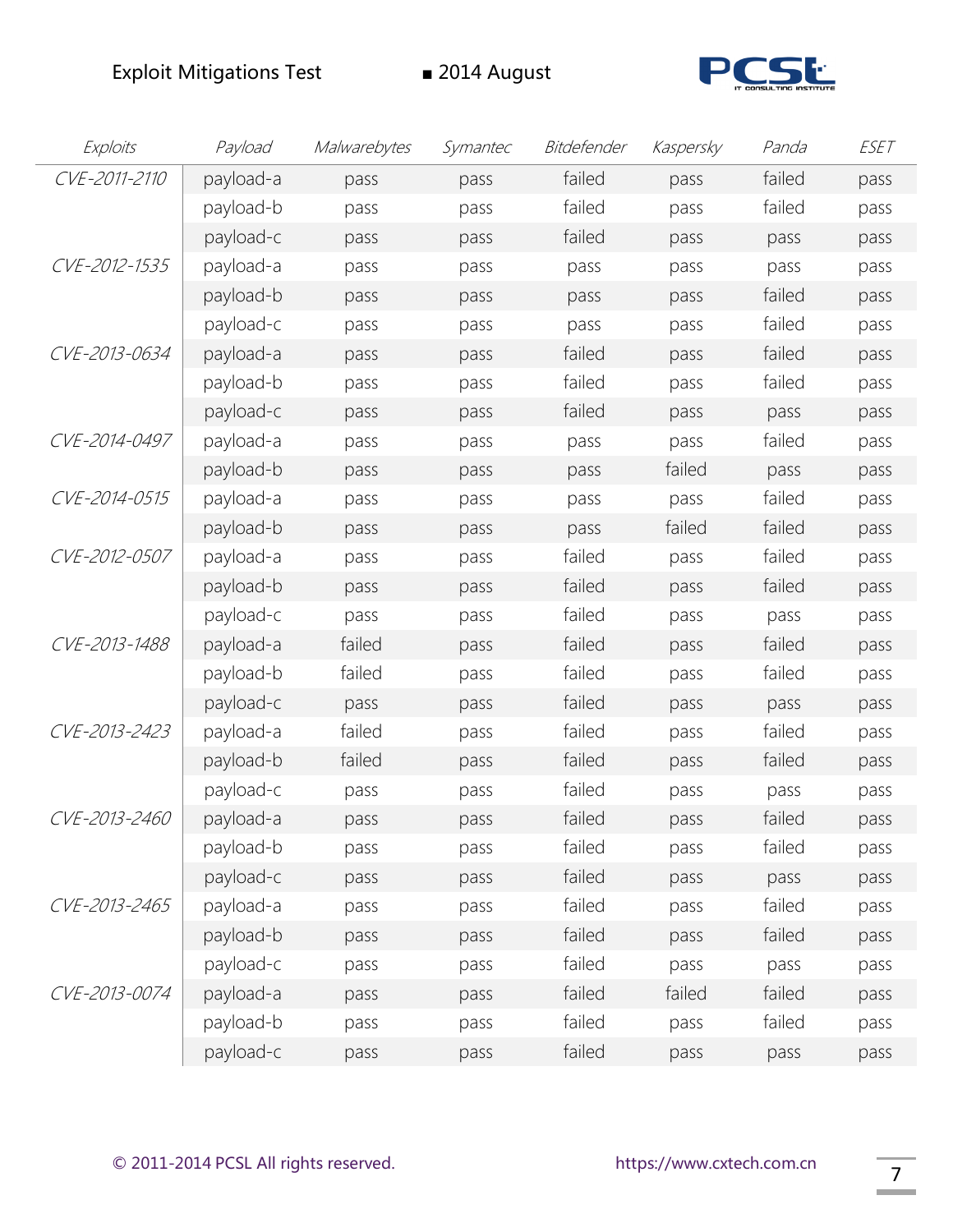

| Exploits      | Payload   | AVG    | AVAST  | Trend<br>Micro | McAfee | Hitmanpro. Alert3 | EMET |
|---------------|-----------|--------|--------|----------------|--------|-------------------|------|
| CVE-2012-0663 | payload-a | failed | failed | failed         | failed | failed            | pass |
|               | payload-b | failed | failed | failed         | failed | failed            | pass |
|               | payload-c | failed | failed | failed         | failed | failed            | pass |
| CVE-2013-1017 | payload-a | failed | failed | failed         | failed | pass              | pass |
|               | payload-b | failed | failed | failed         | failed | pass              | pass |
|               | payload-c | failed | failed | failed         | pass   | pass              | pass |
| CVE-2012-0158 | payload-a | failed | failed | failed         | failed | pass              | pass |
|               | payload-b | failed | failed | failed         | failed | pass              | pass |
|               | payload-c | failed | failed | failed         | failed | pass              | pass |
| CVE-2012-1856 | payload-a | failed | failed | failed         | failed | pass              | pass |
| CVE-2013-3897 | payload-a | failed | pass   | failed         | failed | pass              | pass |
|               | payload-b | failed | failed | failed         | failed | pass              | pass |
|               | payload-c | failed | pass   | failed         | pass   | pass              | pass |
| CVE-2013-3163 | payload-a | failed | pass   | failed         | failed | failed            | pass |
|               | payload-b | failed | pass   | failed         | pass   | pass              | pass |
| CVE-2013-1347 | payload-a | failed | failed | pass           | failed | failed            | pass |
|               | payload-b | pass   | pass   | pass           | failed | pass              | pass |
|               | payload-c | pass   | pass   | pass           | pass   | pass              | pass |
| CVE-2012-4969 | payload-a | failed | pass   | failed         | failed | pass              | pass |
|               | payload-b | pass   | pass   | pass           | failed | pass              | pass |
|               | payload-c | pass   | pass   | failed         | pass   | pass              | pass |
| CVE-2012-4792 | payload-a | pass   | pass   | pass           | failed | pass              | pass |
|               | payload-b | failed | failed | pass           | failed | failed            | pass |
|               | payload-c | failed | pass   | pass           | pass   | pass              | pass |
| CVE-2013-3346 | payload-a | failed | pass   | failed         | failed | pass              | pass |
|               | payload-b | failed | pass   | failed         | failed | pass              | pass |
|               | payload-c | failed | pass   | failed         | pass   | pass              | pass |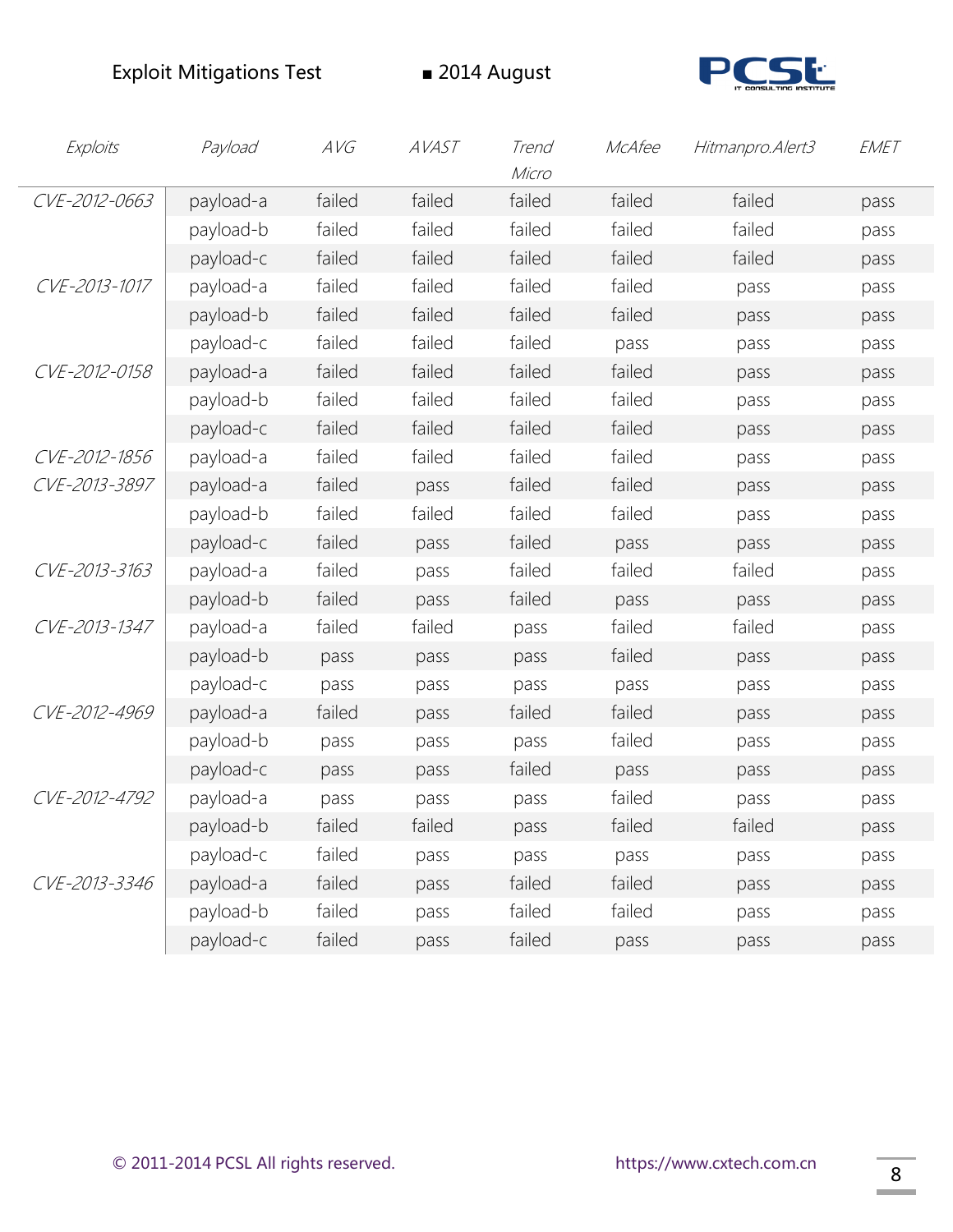

| Exploits      | Payload   | AVG    | AVAST  | Trend Micro | McAfee      | Hitmanpro. Alert3 | EMET   |
|---------------|-----------|--------|--------|-------------|-------------|-------------------|--------|
| CVE-2011-2110 | payload-a | pass   | pass   | failed      | failed      | pass              | pass   |
|               | payload-b | pass   | pass   | failed      | failed      | pass              | pass   |
|               | payload-c | pass   | pass   | failed      | pass        | pass              | pass   |
| CVE-2012-1535 | payload-a | failed | pass   | pass        | not support | pass              | pass   |
|               | payload-b | failed | pass   | pass        | not support | pass              | pass   |
|               | payload-c | failed | pass   | pass        | not support | pass              | pass   |
| CVE-2013-0634 | payload-a | failed | failed | pass        | failed      | failed            | pass   |
|               | payload-b | failed | failed | pass        | failed      | pass              | pass   |
|               | payload-c | failed | failed | pass        | pass        | pass              | pass   |
| CVE-2014-0497 | payload-a | failed | pass   | failed      | failed      | pass              | pass   |
|               | payload-b | failed | pass   | failed      | pass        | pass              | pass   |
| CVE-2014-0515 | payload-a | failed | pass   | pass        | failed      | pass              | pass   |
|               | payload-b | failed | pass   | pass        | pass        | pass              | pass   |
| CVE-2012-0507 | payload-a | failed | pass   | pass        | failed      | failed            | failed |
|               | payload-b | failed | pass   | pass        | failed      | failed            | failed |
|               | payload-c | pass   | pass   | pass        | pass        | failed            | failed |
| CVE-2013-1488 | payload-a | failed | pass   | failed      | failed      | failed            | failed |
|               | payload-b | failed | pass   | failed      | failed      | failed            | failed |
|               | payload-c | pass   | pass   | pass        | pass        | failed            | failed |
| CVE-2013-2423 | payload-a | failed | pass   | pass        | failed      | failed            | failed |
|               | payload-b | failed | pass   | pass        | failed      | failed            | failed |
|               | payload-c | pass   | pass   | pass        | pass        | failed            | failed |
| CVE-2013-2460 | payload-a | failed | pass   | pass        | failed      | failed            | failed |
|               | payload-b | failed | pass   | pass        | failed      | failed            | failed |
|               | payload-c | pass   | pass   | pass        | pass        | failed            | failed |
| CVE-2013-2465 | payload-a | failed | pass   | pass        | failed      | failed            | failed |
|               | payload-b | failed | pass   | pass        | failed      | failed            | failed |
|               | payload-c | pass   | pass   | pass        | pass        | failed            | failed |
| CVE-2013-0074 | payload-a | failed | pass   | failed      | failed      | failed            | pass   |
|               | payload-b | failed | pass   | failed      | failed      | pass              | pass   |
|               | payload-c | pass   | pass   | failed      | pass        | failed            | pass   |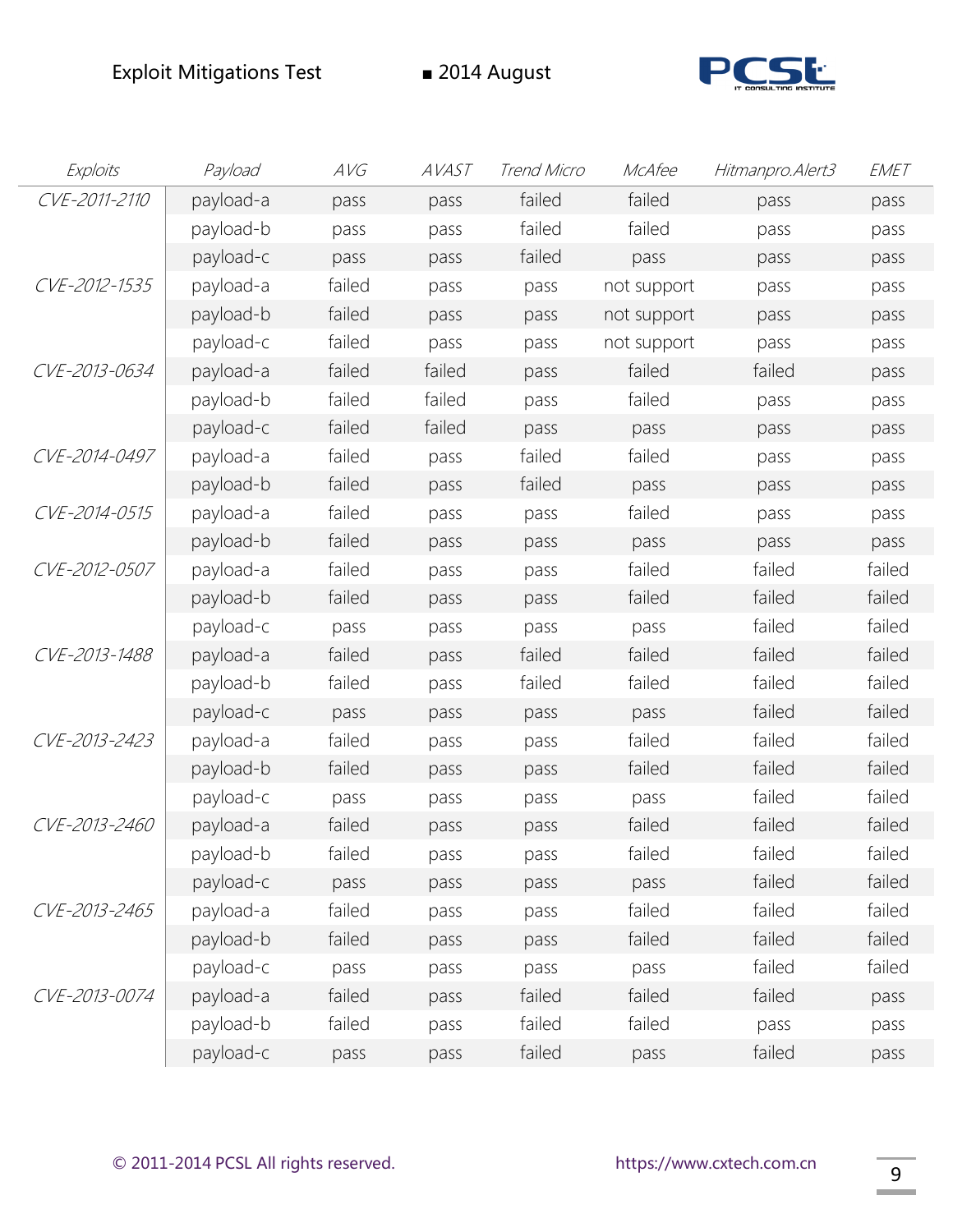

### 5. SUMMARY

| Vendor        | Malwar | Symant | <i>EMET</i> | AVAST  | Kaspers  | ESET           | Hitman   | Trend    | Bitdefe  | Panda    | McAfee | AVG      |
|---------------|--------|--------|-------------|--------|----------|----------------|----------|----------|----------|----------|--------|----------|
|               | ebytes | ec     |             |        | ky.      |                | pro.Aler | Micro    | nder     |          |        |          |
|               |        |        |             |        |          |                | 73       |          |          |          |        |          |
| Pass          | 54     | 47     | 43          | 42     | 42       | 41             | 34       | 28       | 18       | 17       |        | 14       |
| Failed        | 4      |        | 15          | 16     | 16       | 17             | 24       | 30       | 40       | 41       | 38     | 44       |
| Not Supported |        |        | $\Omega$    | 0      | $\Omega$ | $\overline{0}$ | $\Omega$ | $\Omega$ | $\Omega$ | $\Omega$ |        | $\Omega$ |
| Score         | 93.103 | 81.034 | 74.138      | 72.414 | 72.414   | 70.690         | 58.621   | 48.276   | 31.034   | 29.310   | 29.310 | 24.138   |

### 6. TESTER INTRODUCTION

JIAXING CHENXIANG INFORMATION TECHNOLOGY CO., LTD., is an IT product test and consulting company located in Jiaxing, Zhejiang Province, China. As a professional tester of desktop security products and also mobility security solutions, we are willing to provide references to the endpoint users for choosing security solutions. Not only we test security solutions for different environment and customers, but also we provide test and consulting reports of other IT products, e.g. battery, mobility devices, computer power, etc.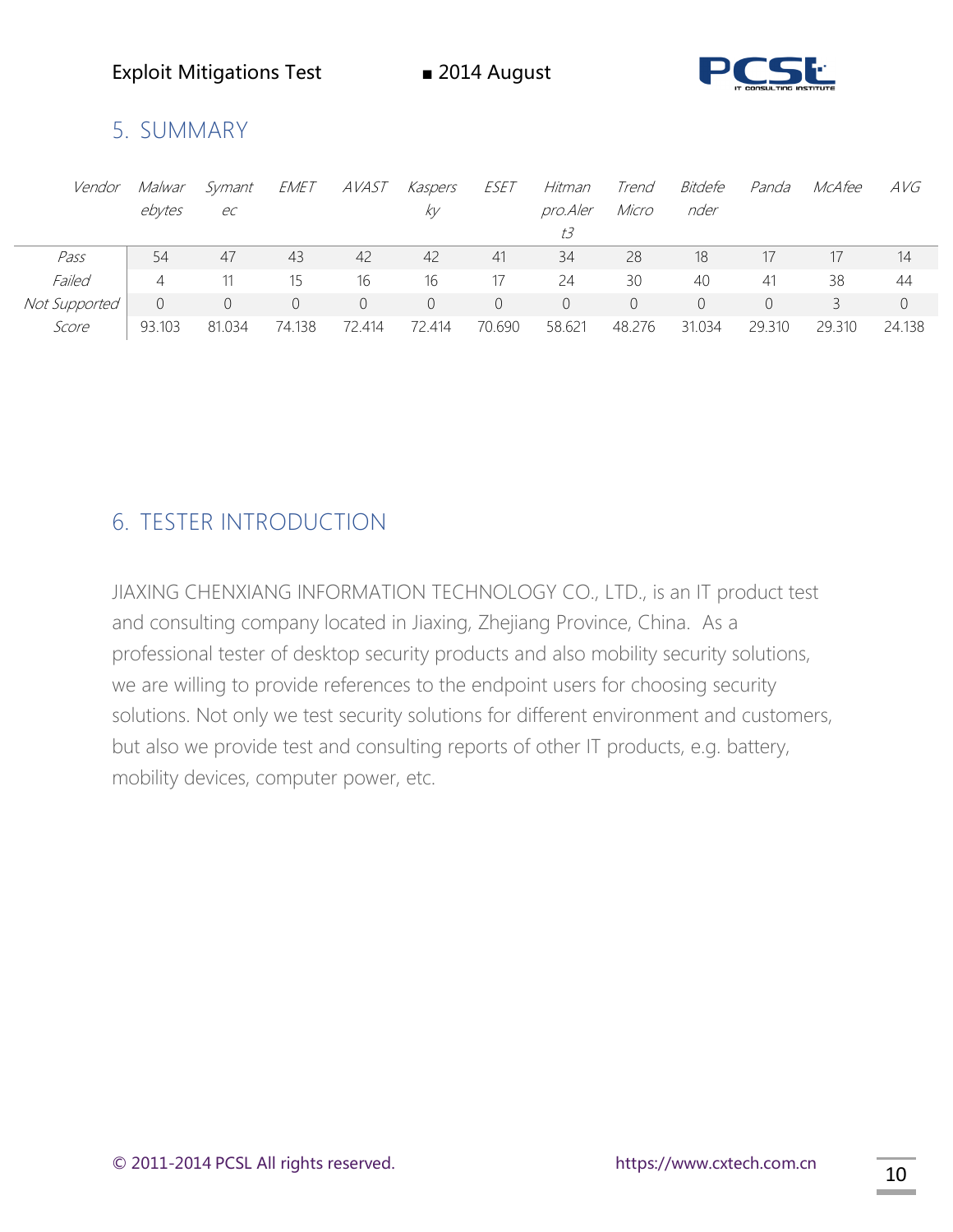

### 7. RIGHTS STATEMENT

Unless otherwise stated, Jiaxing Chenxiang Information Technology Co., Ltd. (hereinafter referred to as "Chenxiang Information Technology") owns the copyright of this report. Without prior written consent of Chenxiang Information Technology, no other unit or individual shall have the right to alter the contents of this report and use this report for commercial purposes by any means (including but not limited to transmission, dissemination, reproduction, excerpt, etc.).

Unless otherwise stated, Chenxiang Information Technology shall be the rightful owner of the trademarks, service marks of Chenxiang Information Technology used in the report. Any action of infringing upon the legal rights of Chenxiang Information Technology is prohibited, Chenxiang Information Technology shall have the right to pursue the legal liability of the infringer in accordance with the law.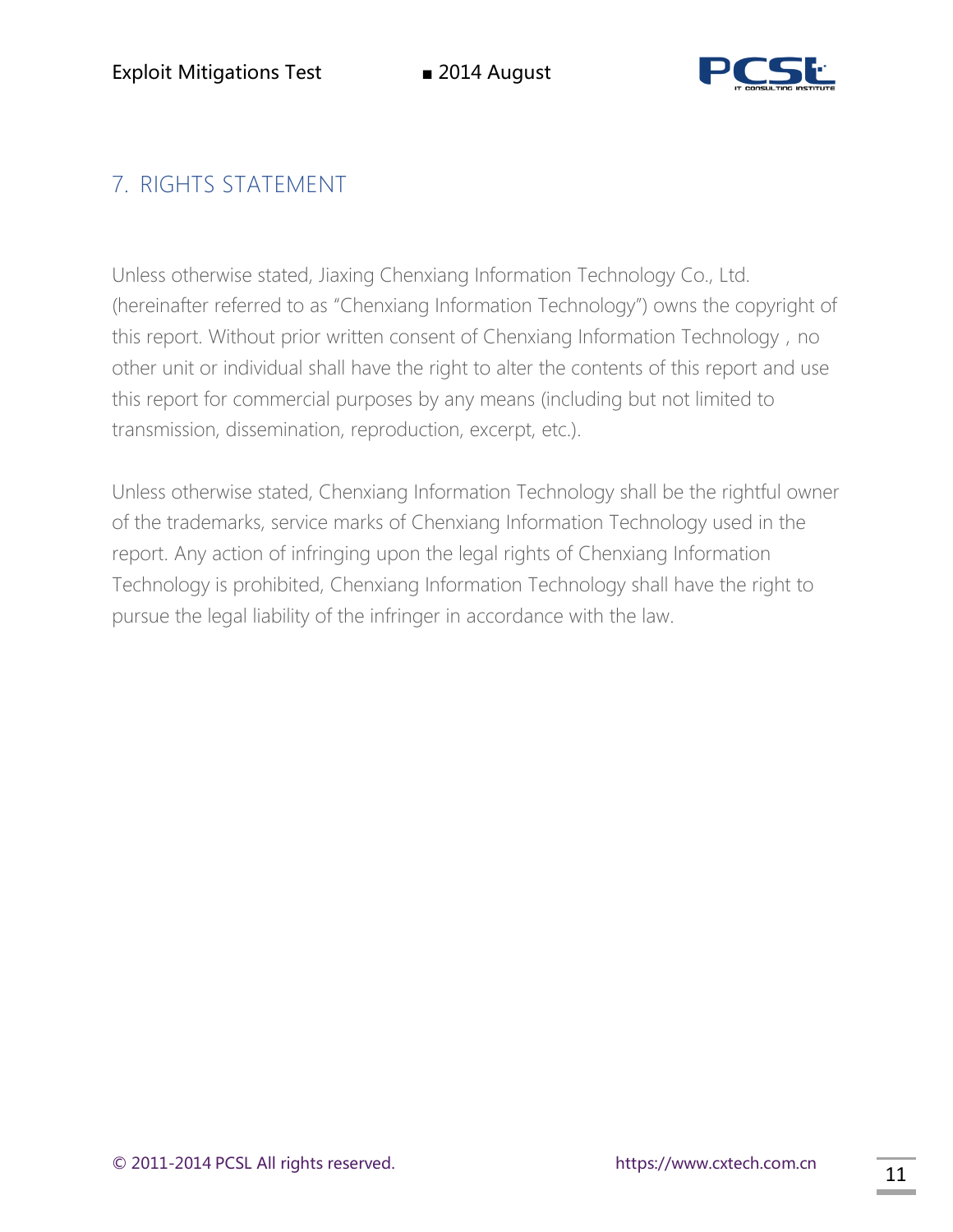

### 8. DISCLAIMER

Notice that before using the report issued by Jiaxing Chenxiang Information Technology Co. Ltd (hereinafter referred to as"Chenxiang Information Technology"), please carefully read and fully understand the terms and conditions of this disclaimer (hereinafter referred to as"Disclaimer "), including the clauses of exclusion or restriction of the liabilities of Chenxiang Information Technology and the limitation the rights of users. If you have any objection to the terms and conditions of this Disclaimer, you have the right not to use this report, the act of using this report will be regarded as an acceptance and the recognition of the terms and conditions of this Disclaimer, so by using this report, you agree to the following terms and conditions:

1、The report is provided by Chenxiang Information Technology, all the contents contained herein are for reference purpose only, but will not be regarded as the suggestion, invitation or warranty for readers to choose, purchase or use the products mentioned herein. Chenxiang Information Technology will not guarantee the absolute accuracy and completeness of the contents of the report, you should not rely solely on this report or substitute the viewpoints of the report for your independent judgment. If you have any queries, please consult the relevant departments of the State and then choose, purchase or use products by your independent judgment. 2、The contents contained herein is the judgment made by Chenxiang Information Technology to the product characteristics as of the date of the report published, in the future Chenxiang Information Technology will have the right to issue the new reports which contain different contents or draw different conclusions, but Chenxiang Information Technology has no obligation or responsibility to update the original report or inform readers of the update of it, in this case, Chenxiang Information Technology will bear no responsibility for readers' loss of using the original report . 3、The report may contain links to other websites, which are provided solely for readers' convenience to use, the contents of the linked websites are not any part of this report. Readers shall assume the risks and losses or bear the costs when visiting such websites, Chenxiang Information Technology will not guarantee the authenticity, completeness , accuracy and legitimacy of the contents of such websites (including but not limited to advertising, products or other information). Chenxiang Information